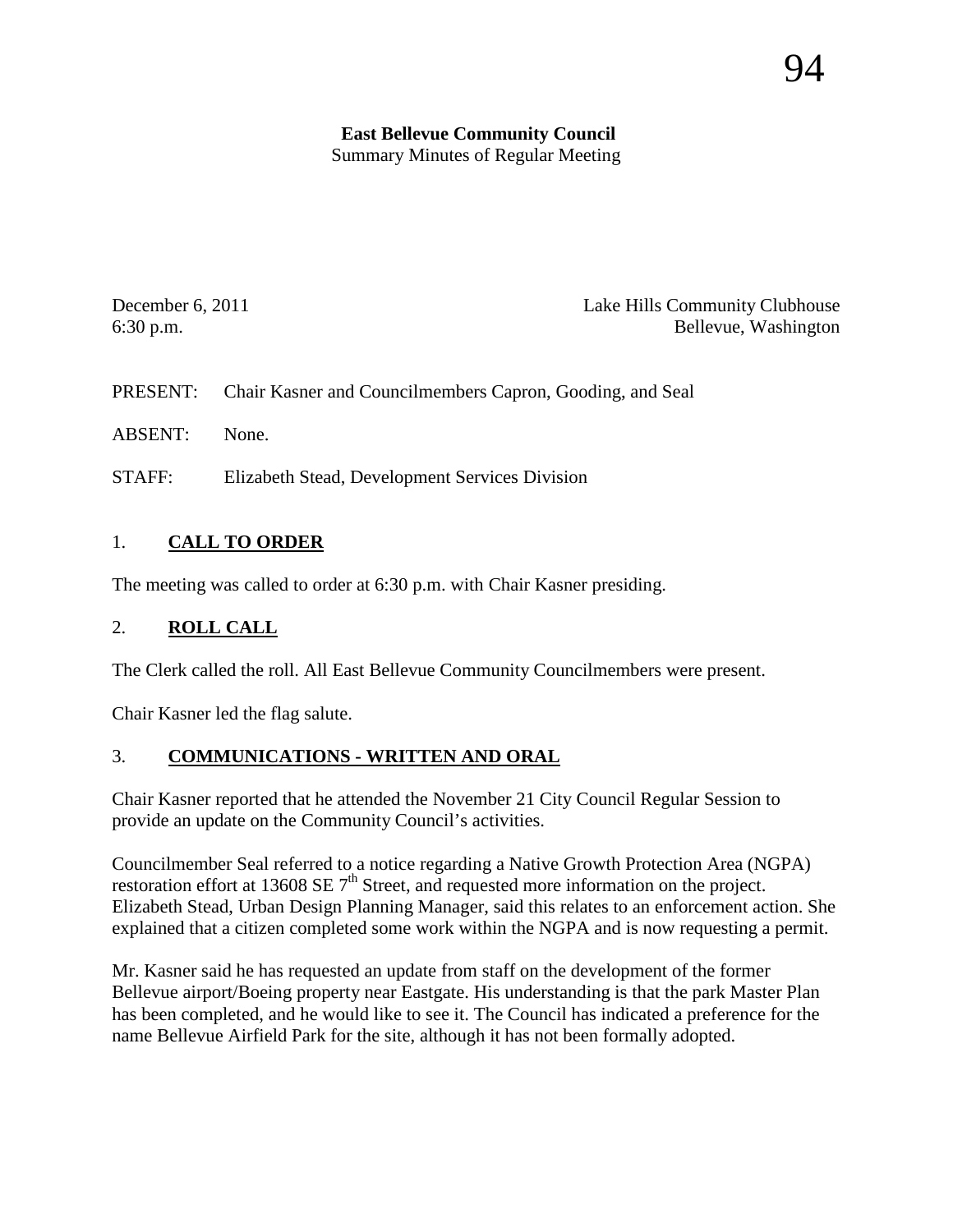#### 4. **APPROVAL OF AGENDA**

Councilmember Capron moved approval of the agenda as presented. Mr. Seal seconded the motion, which carried by a vote of 4-0.

#### 5. **COURTESY HEARING**

(a) Proposed Land Use Code Amendment (LUCA) to increase the size limitation on some allowed uses in the Neighborhood Business (NB) District

Elizabeth Stead, Urban Design Planning Manager, described a proposed Land Use Code Amendment to the Neighborhood Business (NB) District that would increase the floor area limits for retail, service, and recreation uses in the NB District citywide. The Planning Commission will consider the LUCA at its December 14 Study Session. Ms. Stead said she will forward any comments from the Community Council to the Planning Commission at the December 14 meeting.

Responding to Chair Kasner, Ms. Stead said staff has been working with citizens and neighborhood groups to let them know about the proposed LUCA.

Councilmember Capron commented that a previous NB District amendment enabled him to maintain the U-Haul rental function at his service station. He observed that a number of uses are prohibited under NB zoning, which makes it difficult for business owners.

Mr. Stead said the proposed LUCA is applicable NB Districts larger than three acres. She explained that an entity wanted to open a 9,000 square foot child care facility in the NB district, which restricts such facilities to 5,000 square feet. Following similar requests, the City Council addressed the issue and expressed a preference for amending the Land Use Code for larger NB sites.

Responding to Mr. Kasner, Ms. Stead said there has not been any public opposition to the proposed amendment. Some residents have expressed concern, however, that such a change could ultimately lead to changes that they do not like.

Ms. Stead said a public hearing is scheduled for the December 14 Planning Commission meeting. The Commission will then formulate a recommendation for the City Council.

Ms. Stead responded to questions of clarification, primarily about the neighborhood shopping centers affected by the proposed LUCA.

Chair Kasner opened the Courtesy Public Hearing.

Ms. Stead noted that the project is still in the information gathering phase.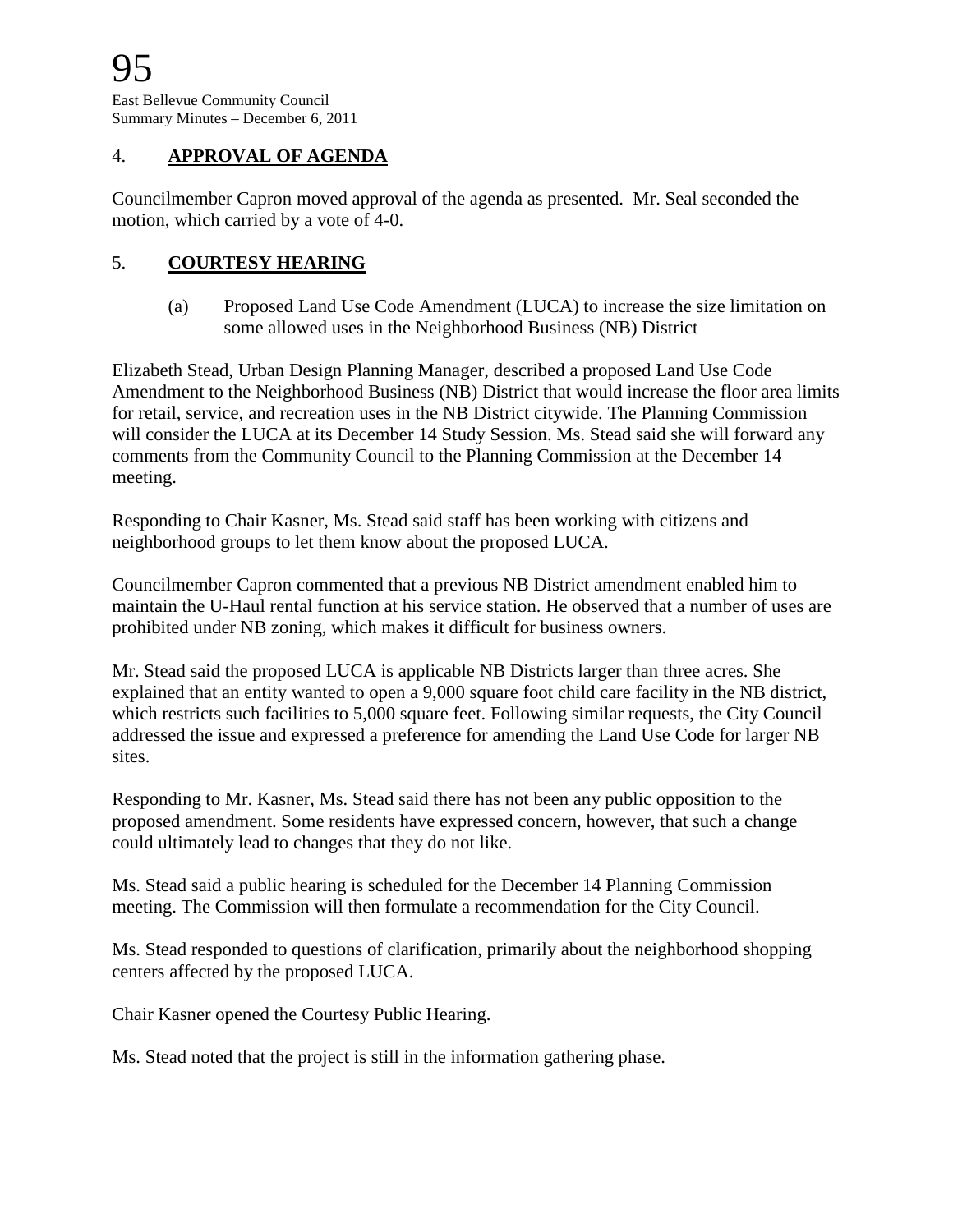Councilmember Seal recalled the early development of Downtown Bellevue, and the transformation from residential and smaller sized business properties to the super block design and larger commercial sites.

Mr. Kasner thanked staff for the briefing.

Councilmember Capron said that he has no objection to the proposed LUCA. He strongly supports redevelopment of the Newport Hills Shopping Center.

Chair Kasner closed the Courtesy Public Hearing, noting that no one was waiting to comment.

6. **RESOLUTIONS**: None.

## 7. **REPORTS OF CITY COUNCIL, BOARDS, AND COMMISSIONS**: None.

- 8. **DEPARTMENT REPORTS**: None.
- 9. **COMMITTEE REPORTS**: None.

#### 10. **UNFINISHED BUSINESS**

(a) Review Applications for Current EBCC Vacancy

Chair Kasner welcomed the two applicants for the Community Council vacancy, and gave them the opportunity to introduce themselves.

John Van Duzor said he is a longtime resident who is interested in the vitality of the neighborhood. He noted that he travels frequently for his job.

Daniel Warwick, a student at Interlake High School, said that he volunteered as an intern in the City's Transportation Department last summer. He described his interest in transportation planning and land use, as well as his support for transit services.

Councilmember Capron described the third candidate, Gerald Hughes, who he has known for a number of years. Mr. Hughes has been a financial planner for the past 20 years, and has a background in math and physics.

Mr. Kasner said the fourth candidate is Rebekah Alpisa, who has a background in social work, nonprofit organizations, journalism, and government.

Mr. Kasner noted that the candidates' applications have been distributed to Community Councilmembers. He suggested a brief Executive Session to discuss the candidates.

At 7:35 p.m., Chair Kasner declared recess to Executive Session for approximately 10 minutes to review the candidates' applications and qualifications.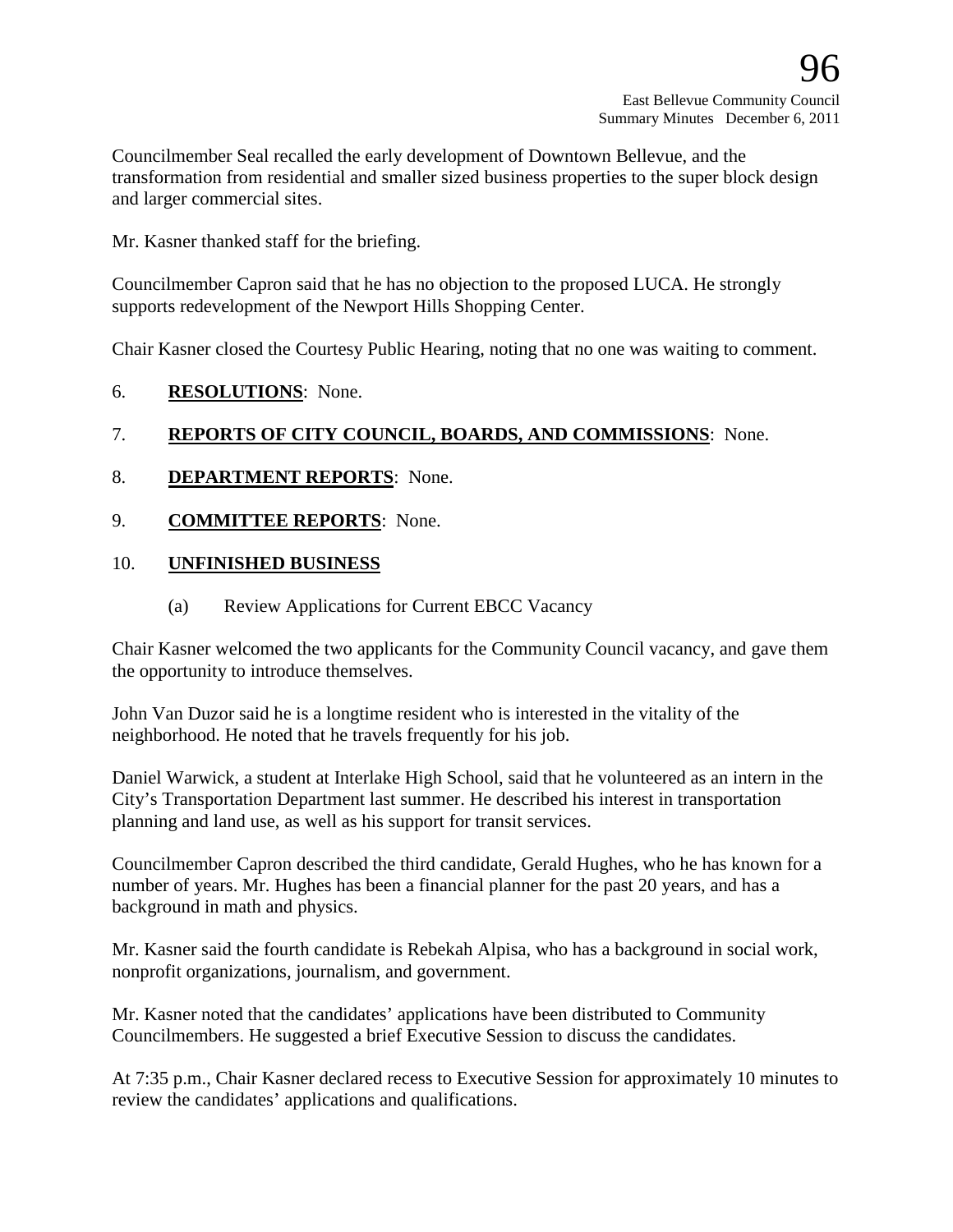The meeting resumed at 7:48 p.m.

Responding to Councilmember Gooding, Mr. Warwick said he plans to go to college next fall, possibly out of state. He explained that he currently lives part-time with his mother in Bridle Trails, and part-time with his father within the East Bellevue Community Council jurisdiction. Mr. Warwick is a registered voter using his mother's Bridle Trails address. He said he was not aware of the residency requirement when he applied for the Community Council vacancy.

Following brief discussion, Mr. Kasner noted a consensus to bring Mr. Hughes and Mr. Warwick back to the January meeting for further discussion.

Chair Kasner advised Mr. Warwick that he will need to register to vote using his father's address within the East Bellevue Community Council boundary in order to be considered any further.

Chair Kasner said the Community Council will take action on the vacant position at the January meeting.

The Clerk said she will send meeting packets to both Mr. Hughes and Mr. Warwick, thereby giving the successful candidate the opportunity to be prepared to participate in the January meeting if selected to fill the vacancy.

#### 11. **NEW BUSINESS**

(a) Formation of Joint EBCC/Houghton Community Council Legislative Tracking Task Force

Councilmember Gooding nominated Chair Kasner to serve on the Joint EBCC/Houghton Community Council Legislative Tracking Task Force.

Chair Kasner nominated Councilmember Seal to serve on the Task Force.

Both Councilmembers agreed to serve and to work with the Houghton Community Council on state legislative issues of common interest. The Clerk said she will forward the names and contact information to the Houghton Community Council.

Mr. Kasner noted that a majority of the Kirkland City Council are not supportive of the Houghton Community Council's position with regard to the state legislature's House Bill 1812 relating to community municipal corporations (Community Councils).

# 12. **CONTINUED COMMUNICATIONS**: None.

# 13. **EXECUTIVE SESSION**: None.